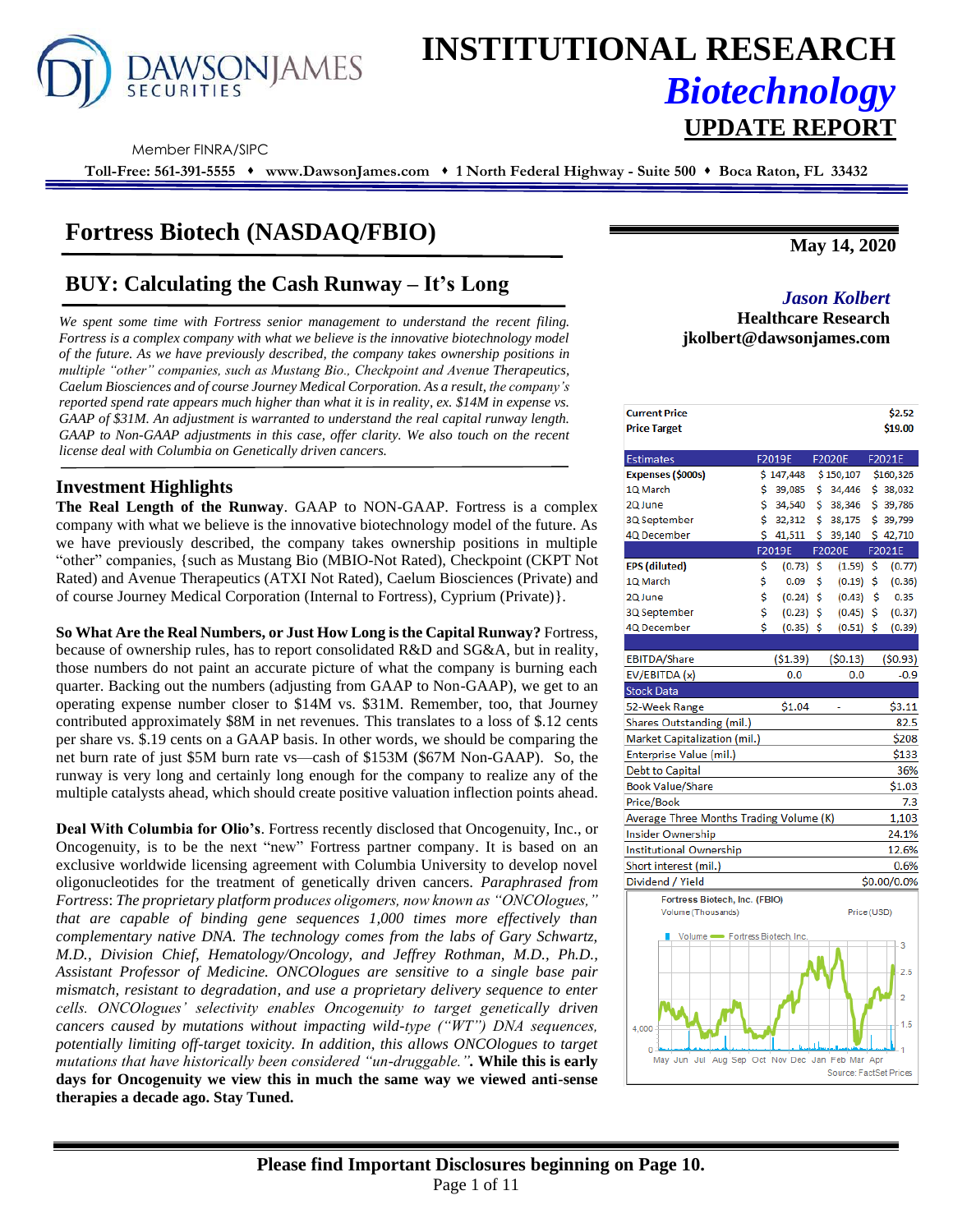

**Dermatology – Not a bad business**. Last year Fortress' 41 sales reps sold \$35 million of product. The company also launched a new product, Ximino, a prescription oral antibiotic for acne (3Q19 launch). We expect to see a robust growth rate as market penetration continues to develop.

**Tramadol & Avenue Therapeutics - Treating Post-Surgical Pain-There must be a better way.** Current treatments for post-surgical pain include strong narcotics such as Schedule II (high potential for abuse) opioids, meant for those with severe pain. Much more mild treatments include IV acetaminophens and over the counter anti-inflammatory drugs (ex: ibuprofen), lacking a single product that treats more moderate pain without addictive qualities. IV Tramadol is a way to fill that gap, and approval would make it the only intravenous Schedule IV (low risk of abuse) opioid in the U.S. During two recently completed Phase 3 trials, Avenue achieved a statistically significant improvement in its primary endpoint(s), as well as all key secondary endpoints. FBIO stands to pick up a \$55M milestone through its 32% ownership of the company. **The PDUFA date is set for October 10, 2020** (however, we are unsure of the current COVID outbreak may change things).

**Cyprium Therapeutics (private), 89% owned by Fortress - Menkes Disease.** Cyprium is developing CUTX-101 for Menkes disease, a rare genetic disorder, affecting about 1 in 100,000 newborns. The disease may cause weak muscle and bone structure, a delay in normal development, seizures, neurodegeneration, and many other painful symptoms and, ultimately, death. Because of the intensity of the symptoms, infants diagnosed with Menkes disease rarely live past three years of age.  $CUTX - 101$  showed a 28% reduction in mortality (early treatment) and improvements in neurodevelopment in a Phase 1-2 trial. **A Phase 3 trial in now underway with a rolling NDA**  filing expected by 4Q20. Given the nature of this disease, a pediatric voucher is also possible. These vouchers are typically monetized at \$50-\$200M. We also note that Fortress receives a 4.5% royalty.

C**aelum Biosciences (private) approximately 43% owned by Fortress.** Alexion owns just under 20% (\$30M investment) in Caelum. The lead program is CAEL-101 (partnered with Alexion). We note that Alexion is obligated to make a \$30M payment based on certain milestones (such as 50% enrollment in the current Phase 2 trial combined with other elements, manufacturing, et al.). Alexion has the option to acquire Caelum (60 days post Phase 2 data) for \$160M (upfront) up to a total value of \$500M, (which translates into \$60M value to Fortress). CAEL-1 is an amyloid fibril targeted therapy designed to reduce/eliminate amyloid deposits in patients with AL amyloidosis. This rare disorder results in misfolded immunoglobulin light chain protein that builds up in tissues and organs, principally the kidneys and heart. The Phase 2 trial is expected to begin next year with data 12 months from the start. Again, based on Alexion's option, we place the value of Fortress position between \$50 and \$75M, and we note that acquisition is triggered if Alexion is acquired. In October 2019, the European Commission granted Orphan Drug Designation to CAEL-101 for the treatment of AL amyloidosis. The FDA had previously granted two orphan drug designations to CAEL-101 for the use of CAEL-101 as a therapeutic agent for patients with AL amyloidosis and a radio-imaging agent in amyloidosis. **Caelum received feedback from the FDA that supports initiating a pivotal Phase 2/3 program, which is expected to begin in the first half of 2020.**

**MB-107 (Lentiviral Gene Therapy for XSCID): Orphan Bubble Boys. Mustang (MBIO-Not Rated) is Leveraging CAR-T and Going Pivotal.** Mustang Bio is developing MB-107 for bubble boy disease using a first-in-class ex-vivo lentiviral gene therapy that has already shown great promise in two early-stage trials. Plans to start a pivotal trial in stem cell transplant naive patients under two years old in early 2020. FBIO owns ~ 30% of Mustang and is entitled to a 4.5% royalty in 107, as well as a 2.5% equity dividend annually. We see peak revenues for MBIO on just 107 alone in the \$50M range, suggesting fair value at 4-5x revenues of \$250M, and that's w/o the rest of MBIO's pipeline. That equates to \$75M in value back to FBIO just for the ownership stake, add in the royalty and dividend, and we get closer to \$100M mark. We also note that **Mustang announced a complete response (CR) in their first patient in refractory B-cell non-Hodgkin lymphoma**.

**Cancer Immunotherapy – Building a Better Mouse Trap (TKI & PD-L1).** CheckPoint (CKPT) is developing an EGFR Tyrosine Kinase Inhibitor (TKI) known as CK-101 and has an anti-PD-L1 antibody (Cosibelimab). CK-101 is in early (Phase 1) development for EGFR positive lung cancer. Recent data from the European Society for Medical Oncology (ESMO) showed a 40% objective response rate observed in NSCLC patients. The goal is here is to develop an improved TKI versus Tarceva, Iressa, and or Tagrisso, efficacy, and adverse events profile. Recent data suggests a high tolerance of CK-101 across multiple dose groups with preliminary activity for treating the cancer. On the PD-L1 side, interim data shows substantial efficacy in multiple tumor types with a well-tolerated safety profile. So how does FBIO benefit? CKPT is 32% owned by FBIO, gets a 4.5% royalty on sales of both programs above and again, here too, receives an annual 2.5% equity dividend. Clinical progression of the TKI could go pivotal this year and the PD-L1 in 2021. Since the TKI and PD-L1 space represents blockbuster opportunities, if fully developed, the revenue potential is high, which means FBIO's 32% stake in CKPT, as well as the royalty, could prove quite valuable. For modeling purposes, if we assume just a 10% market share and a 30% probability of success, it still equates to revenues over \$300M in revenues and \$15M in royalties. Double that for the PD-L1. This suggests Checkpoint could easily be worth (3-5x revenues) or \$2B in market value (must be adjusted for NPV). 32% of which is owned by FBIO or \$640M in value and again, that is, without the royalty or dividend valued.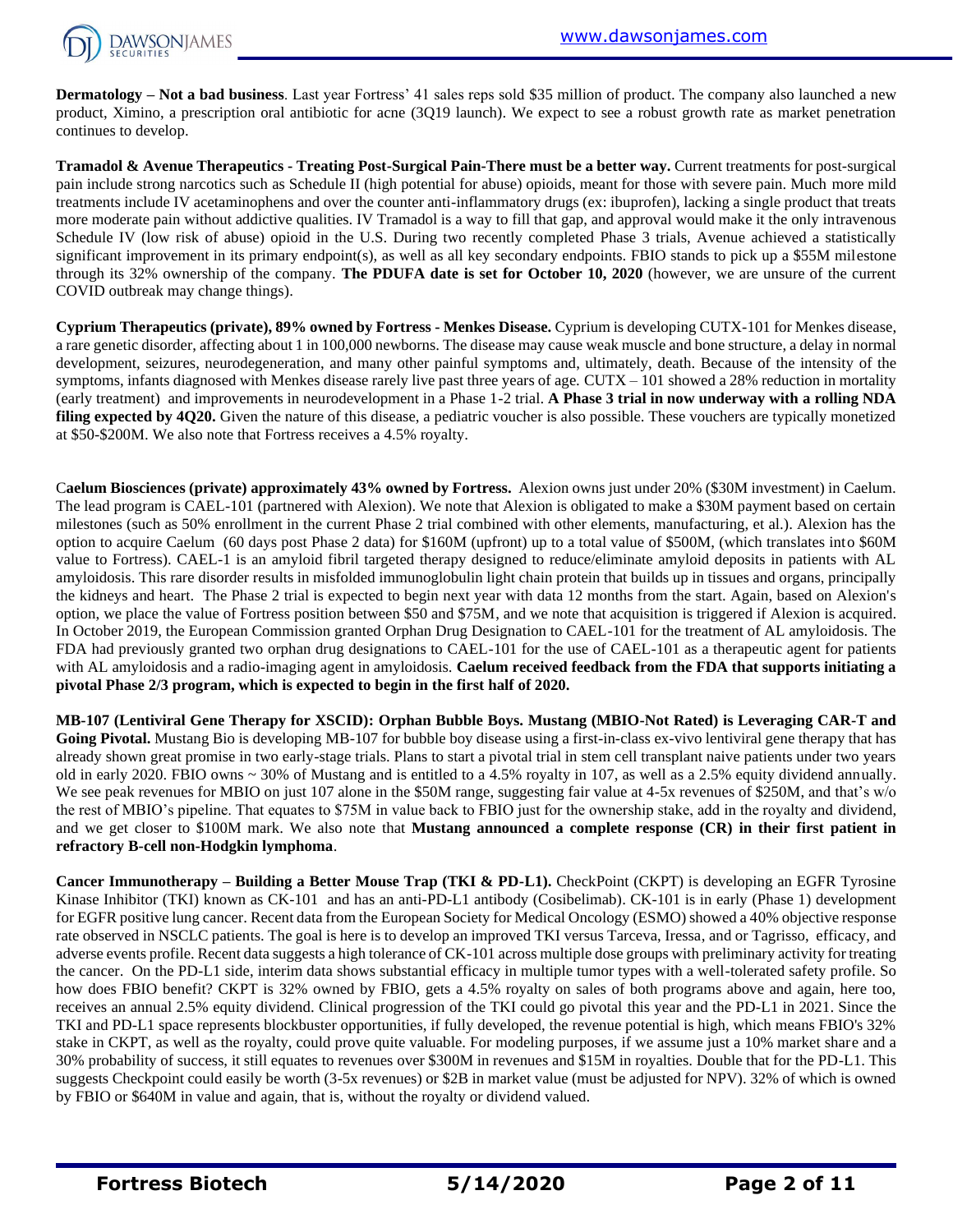

**A Unique Model That Manages Risk but Keeps the Upside.** We have known the senior management of Fortress for more than a decade and have the highest respect for the track record of this team of creating shareholder value while finding, developing to key inflection points, and finally commercializing value-creating therapeutics. The platform value of the Fortress Machine should not be underestimated. We believe its value goes beyond just the sum of the parts of the therapeutics in its pipeline (there are many) and the multiple ownership stakes in its public companies such as Avenue Therapeutics (ATXI – Not Rated) where Fortress owns ~32% of this \$100M MC company, but its real value is in the discovery, licensing, company infrastructure (access to a pool of CEO/CFO/CMO/CSO's and the right boards) as well as established vendors (CRO's, investment banks, regulatory expertise) to create the next company.

**Valuation:** Please see our discussion of valuation on the following pages. Valuation is a complex discussion for Fortress as it represents a "platform therapeutics company" that has significant ownership stakes in companies like Mustang Bio.

**Risk to our thesis, include the following:** (1) commercial; (2) regulatory; (3) clinical; (4) manufacturing; (5) financial; (6) liability; and (7) intellectual property. We review these and other risks in the risk section of this report.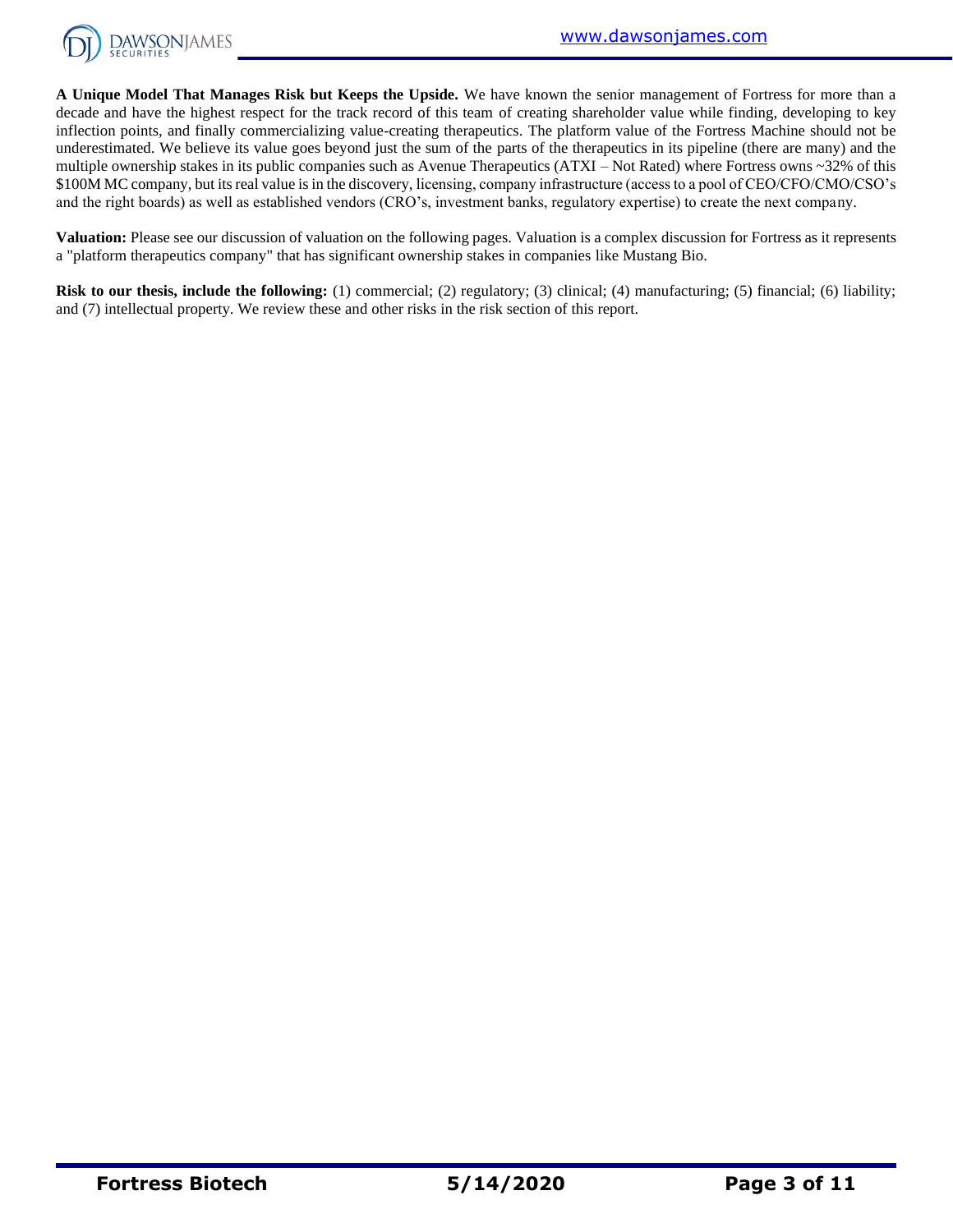

#### **Model Assumptions**

- 1. We model five late-stage therapeutic products (below) and apply to each one its own probability of success factor.
- 2. Each model assumes launch timing, market share, and pricing.
- 3. Models are based on available statistics for prevalence and incidence of the target therapeutic indication.
- 4. Price is based on our understanding of the market and the duration of therapy annually.

#### **Exhibit 1. Product Models**

| <b>Avenue Therapeutics</b>                              | 2018E      | 2019E      | 2020E      | 2021E               | 2022E               | 2023E                       | 2024E                           | 2025E                 | 2026E               | 2027E               | 2028E               | 2029E               | 2030E               |
|---------------------------------------------------------|------------|------------|------------|---------------------|---------------------|-----------------------------|---------------------------------|-----------------------|---------------------|---------------------|---------------------|---------------------|---------------------|
| IV Tramadol                                             |            |            |            |                     |                     |                             |                                 |                       |                     |                     |                     |                     |                     |
| IV pain relievers market                                | 10,000,000 | 10,010,000 | 10,020,010 | 10,030,030<br>\$200 | 10,040,060<br>\$200 | 10,050,100<br>\$202         | 10,060,150<br>\$204             | 10,070,210<br>\$206   | 10,080,281<br>\$208 | 10,090,361<br>\$210 | 10,100,451<br>\$212 | 10,110,552<br>\$214 | 10,120,662<br>\$217 |
| Cost of Therapy<br>Price Change                         |            |            |            |                     | 1.0%                | 1.0%                        | 1.0%                            | 1.0%                  | 1.0%                | 1.0%                | 1.0%                | 1.0%                | 1.0%                |
| Market share                                            |            |            |            | 1%                  | 2%                  | 4%                          | 10%                             | 20%                   | 30%                 | 35%                 | 40%                 | 45%                 | 45%                 |
| Patients Treated with a Course                          |            |            |            | 100,300             | 200.801             | 402.004                     | 1.006.015                       | 2.014.042             | 3.024.084           | 3.531.626           | 4.040.180           | 4.549.748           | 4.554.298           |
| Revenues (000)                                          |            |            |            | 20,060              | 40,160              | 81,205                      | 205,247                         | 415,014               | 629,375             | 742,355             | 857,747             | 975,589             | 986,330             |
| Probability of Success (Phase 3)                        |            |            |            | 70%                 | 70%                 | 70%                         | 70%                             | 70%                   | 70%                 | 70%                 | 70%                 | 70%                 | 70%                 |
| <b>Adjusted Revenues (000)</b>                          |            |            | S          | 14.042              | 28.112              | 56.843                      | 143,673                         | 290.510<br>S          | 440.562             | 519.648             | 600.423             | 682.912             | 690.431             |
| <b>Mustang Bio</b>                                      | 2018E      | 2019E      | 2020E      | 2021E               | 2022E               | 2023E                       | 2024E                           | 2025E                 | 2026E               | 2027E               | 2028E               | 2029E               | 2030E               |
| MB-107 "Bubble Boy"                                     |            |            |            |                     |                     |                             |                                 |                       |                     |                     |                     |                     |                     |
| Current "Reservoir" patients (U.S. and ex-U.S. markets) |            |            |            |                     | 1.050               | 1.125                       | 900                             | 600                   | 500                 | 575                 | 475                 | 375                 | 275                 |
| New Cases a year (U.S. and ex-U.S. markets)             |            |            |            |                     | 75                  | 75                          | 75                              | 75                    | 75                  | 75                  | 75                  | 75                  | 75                  |
| Market Share Prevalance                                 |            |            |            |                     | 10%                 | 20%                         | 35%                             | 55%                   | 60%                 | 65%                 | 70%                 | 75%                 | 80%                 |
| Market Share New Cases                                  |            |            |            |                     | 10%                 | 20%                         | 35%                             | 55%                   | 75%                 | 85%                 | 90%                 | 90%                 | 90%                 |
| Total patients treated                                  |            |            |            |                     | 113                 | 240                         | 341                             | 371                   | 356                 | 438                 | 400                 | 349                 | 288                 |
| Cost of Therapy (one-time)                              |            |            |            |                     | \$ 1,500,000 \$     | 1,500,000                   | 1.500.000<br>-S                 | 1,500,000<br>-S       | 1,500,000<br>-8     | 1.500.000           | \$ 1,500,000 \$     | 1,500,000<br>-S     | 1,500,000           |
| Revenues (M)                                            |            |            |            |                     | 168,750             | 360,000                     | 511,875                         | 556,875               | 534,375             | 656,250             | 600,000             | 523,125             | 431,250             |
| Probability of Success (Phase 2/3)                      |            |            |            |                     | 30%                 | 30%                         | 30%                             | 30%                   | 30%                 | 30%                 | 30%                 | 30%                 | 30%                 |
| Adjusted Revenues (M)                                   |            |            |            | Ŝ.                  | 50,625<br>-S        | 108,000                     | 153.563<br><sup>\$</sup><br>- S | 167,063<br>Ś          | 160.313<br>Ŝ        | 196.875             | 180,000 \$<br>-Ś    | 156.938<br>.s       | 129,375             |
| Royalty assumed                                         |            |            |            |                     | 4.5%                | 4.5%                        | 4.5%                            | 4.5%                  | 4.5%                | 4.5%                | 4.5%                | 4.5%                | 4.5%                |
| Royalty revenue (000)                                   |            |            |            | $\mathbf{s}$        | $2.278$ \$          | 4,860<br>$\mathbf{\hat{s}}$ | 6.910 S                         | 7.518<br>$\mathbf{s}$ | $7.214$ \$          | 8,859 \$            | 8,100 \$            | 7.062 S             | 5,822               |
| <b>CheckPoint PD-L1 in NSCLC</b>                        | 2018E      | 2019E      | 2020E      | 2021E               | 2022E               | 2023E                       | 2024E                           | 2025E                 | 2026E               | 2027E               | 2028E               | 2029E               | 2030E               |
| Cosibelimab (NSCLC)                                     |            |            |            |                     |                     |                             |                                 |                       |                     |                     |                     |                     |                     |
| New cases of lung cancer/year                           |            | 228,150    | 228,150    | 228,150             | 228,150             | 228,150                     | 228,150                         | 228,150               | 228,150             | 228,150             | 228,150             | 228,150             | 228,150             |
| Patients - PDL1 Option                                  |            | 75%        | 75%        | 75%                 | 75%                 | 75%                         | 75%                             | 75%                   | 75%                 | 75%                 | 75%                 | 75%                 | 75%                 |
| Target patient population                               |            | 171,113    | 171,113    | 171.113             | 171,113             | 171,113                     | 171.113                         | 171,113               | 171.113             | 171,113             | 171.113             | 171.113             | 171,113             |
| Market share                                            |            |            |            |                     |                     | 1%                          | 2%                              | 4%                    | 6%                  | 8%                  | 10%                 | 12%                 | 14%                 |
| Patients treated                                        |            |            |            |                     |                     | 1.711                       | 3.422                           | 6.845                 | 10.267              | 13,689              | 17.111              | 20.534              | 23.956              |
| Costs                                                   |            |            |            |                     | s                   | 35,000 \$                   | 55,000 S                        | 55,000 S              | 55,000<br>- S       | 55,000 \$           | 55,000 \$           | 55,000 S            | 55,000              |
| Revenues ('000)                                         |            |            |            |                     | \$.                 | 59,889 \$                   | 188,224 \$                      | 376,448 \$            | 564,671 \$          | 752,895 \$          | 941,119 \$          | 1,129,343 \$        | 1,317,566           |
| Probability of Success                                  |            |            |            |                     |                     | 50%                         | 50%                             | 50%                   | 50%                 | 50%                 | 50%                 | 50%                 | 50%                 |
| Adjusted Revenues (M)                                   |            |            |            |                     | \$.                 | 29.945                      | 94.112 S<br>-S                  | 188,224<br>-S         | 282,336 \$          | 376,448 \$          | 470,559 \$          | 564,671 \$          | 658,783             |
| Royalty assumed                                         | 4.5%       | 4.5%       | 4.5%       | 4.5%                | 4.5%                | 4.5%                        | 4.5%                            | 4.5%                  | 4.5%                | 4.5%                | 4.5%                | 4.5%                | 4.5%                |
| Royalty revenue (000)                                   |            |            |            | S                   |                     |                             | . .                             | 1.348 S               | $4.235$ \$          | 8,470 \$            | 12,705 \$           | 16.940 S            | 21,175              |
|                                                         |            |            |            |                     |                     |                             |                                 |                       |                     |                     |                     |                     |                     |
|                                                         |            |            |            |                     |                     |                             |                                 |                       |                     |                     |                     |                     |                     |

| <b>CheckPoint TKI in NSCLC</b>         | 2018E | 2019E      | 2020E      | 2021E      | 2022E      | 2023E      | 2024E      | 2025E      | 2026E                       | 2027E            | 2028E              | 2029E          | 2030E      |
|----------------------------------------|-------|------------|------------|------------|------------|------------|------------|------------|-----------------------------|------------------|--------------------|----------------|------------|
| CK-101 (EGFR mutation + LC)            |       |            |            |            |            |            |            |            |                             |                  |                    |                |            |
| New cases of lung cancer/year          |       | 228,150    | 228,150    | 228,150    | 228,150    | 228,150    | 228,150    | 228,150    | 228,150                     | 228,150          | 228,150            | 228,150        | 228,150    |
| Total Lung Cancer Market size (M)      |       | 19,250,000 | 19,478,150 | 19,706,300 | 19,934,450 | 20,162,600 | 20,390,750 | 20,618,900 | 20,847,050                  | 21,075,200       | 21,303,350         | 21,531,500     | 21,759,650 |
| Total NSCLC lung cancer                |       | 16,362,500 | 16,556,428 | 16,750,355 | 16,944,283 | 17.138.210 | 17.332.138 | 17,526,065 | 17,719,993                  | 17,913,920       | 18,107,848         | 18,301,775     | 18,495,703 |
| % of patients with EGFR/NSCLC patients |       | 26%        | 26%        | 26%        | 26%        | 26%        | 26%        | 26%        | 26%                         | 26%              | 26%                | 26%            | 26%        |
| Patients with EGFR/NSCLC patients      |       |            |            |            |            | 59,319     | 59,319     | 59,319     | 59,319                      | 59,319           | 59,319             | 59,319         | 59,319     |
| Market share                           |       |            |            |            |            | 5%         | 10%        | 12%        | 14%                         | 15%              | 16%                | 17%            | 18%        |
| Treated patients (000)                 |       |            |            |            |            | 2.966      | 5.932      | 7.118      | 8,305                       | 8,898            | 9,491              | 10,084         | 10,677     |
| Cost (competition=\$15,240/month)      |       |            |            |            |            | 182.880    | 182,880 S  | 182.880    | 182,880                     | 182,880          | 182.880 \$         | 182,880 \$     | 182,880    |
| Revenues ('000)                        |       |            |            |            |            | 542.413    | 1.084.826  | 1.301.791  | .518.756<br>s               | .627.239<br>- 55 | 1.735.721 \$<br>-S | .844.204<br>-S | 1.952.687  |
| Probability of Success                 |       |            |            |            |            | 30%        | 30%        | 30%        | 30%                         | 30%              | 30%                | 30%            | 30%        |
| Adjusted Revenues (000)                |       |            |            |            |            | 162,724    | 325.448 \$ | 390,537    | 455,627<br>$\mathcal{L}$    | 488.172          | 520.716 \$         | 553,261        | 585,806    |
| Royalty assumed                        |       |            |            |            |            | 4.5%       | 4.5%       | 4.5%       | 4.5%                        | 4.5%             | 4.5%               | 4.5%           | 4.5%       |
| Royalty revenue (000)                  |       |            |            |            |            | 7.323 S    | 14,645 S   | 17.574     | $20.503$ \$<br>$\mathbf{s}$ | 21,968 \$        | 23.432 S           | 24.897 S       | 26,361     |

| <i><b>Indiana</b></i> assumed         |       |       |       |       |              | 7.070      | 7.070      | 7.070                  | 7.070                       | 7.070     | 7.070       | 7.070         | 7.070   |
|---------------------------------------|-------|-------|-------|-------|--------------|------------|------------|------------------------|-----------------------------|-----------|-------------|---------------|---------|
| Royalty revenue (000)                 |       |       |       |       |              | $7,323$ \$ | 14,645 \$  | 17,574<br>$\mathbf{s}$ | 20,503<br>- 8               | 21,968 \$ | $23,432$ \$ | 24,897 \$     | 26,361  |
|                                       |       |       |       |       |              |            |            |                        |                             |           |             |               |         |
| <b>Cyprium Therapeutics (private)</b> | 2018E | 2019E | 2020E | 2021E | 2022E        | 2023E      | 2024E      | 2025E                  | 2026E                       | 2027E     | 2028E       | 2029E         | 2030E   |
| CUTX-101 (Menkes Disease)             |       |       |       |       |              |            |            |                        |                             |           |             |               |         |
| Prevalance (USA)                      | 2,720 | 2.720 | 2.720 | 2.720 | 2,720        | 2.720      | 2,720      | 2.720                  | 2.720                       | 2,720     | 2.720       | 2.720         | 2,720   |
| Incidence annualy (USA)               | 3,000 | 3,000 | 3,000 | 3,000 | 3,000        | 3.000      | 3,000      | 3,000                  | 3,000                       | 3,000     | 3,000       | 3,000         | 3,000   |
| Target patient population             | 2,500 | 2.500 | 2.500 | 2.500 | 2,500        | 2.500      | 2,500      | 2,500                  | 2,500                       | 2,500     | 2.500       | 2.500         | 2,500   |
| Market share                          |       | 0%    | 0%    | 0%    | 10%          | 30%        | 50%        | 70%                    | 80%                         | 80%       | 80%         | 80%           | 80%     |
| Patients treated                      |       |       |       |       | 250          | 750        | 1.250      | 1.750                  | 2,000                       | 2,000     | 2,000       | 2.000         | 2,000   |
| Price                                 |       |       |       |       | 300,000      | 300,000    | 300,000    | 300,000                | 300,000                     | 300,000   | 300,000     | 300,000       | 300,000 |
| Revenues (000)                        |       |       |       |       | 75,000       | 225,000    | 375,000    | 525,000                | 600,000                     | 600,000   | 600,000     | 600,000       | 600,000 |
| Probability of Success                |       |       |       |       | 30%          | 30%        | 30%        | 30%                    | 30%                         | 30%       | 30%         | 30%           | 30%     |
| Adjusted Revenues (M)                 |       |       |       |       | 22,500<br>.S | 67.500     | 112,500    | 157.500                | 180.000<br>- 5              | 180,000   | 180,000 \$  | 180.000<br>-2 | 180,000 |
| Royalty assumed                       |       |       |       | 4.5%  | 4.5%         | 4.5%       | 4.5%       | 4.5%                   | 4.5%                        | 4.5%      | 4.5%        | 4.5%          | 4.5%    |
| Royalty revenue (000)                 |       |       |       | . .   | $1,013$ \$   | $3,038$ \$ | $5,063$ \$ | 7,088<br>$\mathbf{s}$  | 8,100<br>$\mathbf{\hat{s}}$ | 8,100 \$  | 8,100 \$    | 8,100 \$      | 8,100   |

*Source: Dawson James*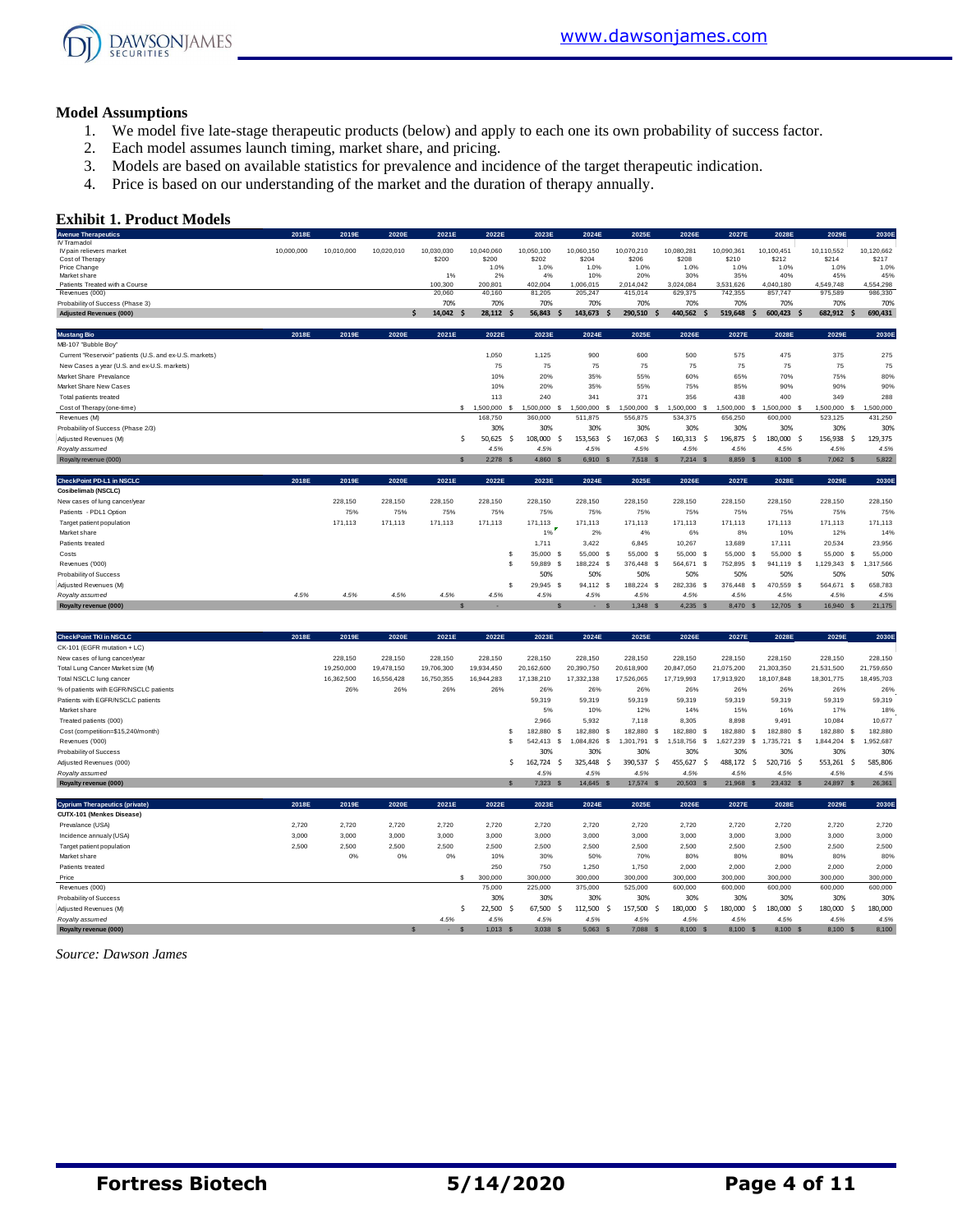

**Valuation:** As we previously mentioned, Valuation is a complex discussion for Fortress. Fortress, as the controlling entity, reports consolidated statements. Our valuation expenses are based on GAAP numbers but we recognize this is conservative. If we substituted Non-GAAP projections, it would actually result in a higher valuation. There are multiple ways to value a "platform therapeutics company" like Fortress that has a majority ownership in multiple public companies with the rights to royalties and milestones, plus the company has its own internal products that are generating revenues and internal private companies that have their own therapeutic pipeline candidates. We choose to model the key products as they exist (inside and outside the company) and project them based on the ownership percentage to the Fortress income statement. We recognize that this is "a model." It is a method to forecast future value. i.e., reporting the revenues of outside companies based on the percentage ownership (not as a 100% consolidated entity) but we do show the consolidated expenses as they are currently reported by Fortress. We view our method as doubly conservative; that is, we cut the revenues but not the expenses. One might argue we need to assess each outside company, determine net-income, and apply valuation metrics, based on the projected value of the external company. We leave that for "others" to do, as our purpose is to determine, is their upside to Fortress based on the value of the holding in the external companies, the product royalties, the annual stock dividend, and the internal companies and P&L metrics of Fortress itself? We conclude, Yes. In our model, we do separate and show our projected revenues, royalties and milestones. We model external and internal products. We then assume R&D, SG&A based on the current consolidated numbers. We project the share count as well as revenues, expenses, and ultimately net-income out to 2030. For each individual product, we make certain assumptions about the timing and probability of success and apply these assumptions to our model. We apply a probability of success in our therapeutic models. This ranges from as low as just 30% to as high as 70% based on what we feel is the therapeutic risk that the product will advance. In addition to the success factor, we apply a 15% discount rate (r) in our Free Cash Flow to the Firm (FCFF), Discounted EPS (dEPS) and Sum of the Parts (SOP) models. We then average the result and round to the nearest

#### **Exhibit 2. Free Cash Flow Model**

| whole number to derive our \$19.00 - 12-month price target. |    |  |
|-------------------------------------------------------------|----|--|
| Exhibit 2. Free Cash Flow Model                             |    |  |
|                                                             |    |  |
| Average                                                     | 19 |  |
| Price Target                                                | 22 |  |

| DCF Valuation Using FCF (mln): |            |           |           |           |        |         |         |         |         |         |         |         |
|--------------------------------|------------|-----------|-----------|-----------|--------|---------|---------|---------|---------|---------|---------|---------|
| units ('000)                   | 2019E      | 2020E     | 2021E     | 2022E     | 2023E  | 2024E   | 2025E   | 2026E   | 2027E   | 2028E   | 2029E   | 2030E   |
| EBIT                           | (101, 660) | (118,050) | (62, 912) | (80, 662) | 56,974 | 220,216 | 367,060 | 488,652 | 571,149 | 636,032 | 699,661 | 738,129 |
| <b>Tax Rate</b>                | 0%         | 0%        | 0%        | 0%        | 0%     | 10%     | 15%     | 18%     | 20%     | 21%     | 21%     | 21%     |
| EBIT (1-t)                     | (101, 660) | (118,050) | (62, 912) | (80, 662) | 56,974 | 198,194 | 312,001 | 400,695 | 456,919 | 502,466 | 552,732 | 583,122 |
| CapEx                          |            |           |           |           |        |         |         |         |         |         |         |         |
| Depreciation                   |            |           |           |           |        |         |         |         |         |         |         |         |
| Change in NWC                  |            |           |           |           |        |         |         |         |         |         |         |         |
| FCF                            | (101, 660) | (118,050) | (62, 912) | (80, 662) | 56,974 | 198,194 | 312,001 | 400,695 | 456,919 | 502,466 | 552,732 | 583,122 |
| PV of FCF                      | (116,909)  | (118,050) | (54, 706) | (60, 992) | 37,461 | 113,318 | 155,120 | 173,231 | 171,773 | 164,257 | 157,121 | 144,139 |
| Discount Rate                  | 15%        |           |           |           |        |         |         |         |         |         |         |         |
| Long Term Growth Rate          | 1%         |           |           |           |        |         |         |         |         |         |         |         |
| <b>Terminal Cash Flow</b>      | 4,206,810  |           |           |           |        |         |         |         |         |         |         |         |
| Terminal Value YE2030          | 1,039,859  |           |           |           |        |         |         |         |         |         |         |         |
| <b>NPV</b>                     | 1,922,532  |           |           |           |        |         |         |         |         |         |         |         |
| NPV-Debt                       | 9,396      |           |           |           |        |         |         |         |         |         |         |         |
| Shares out ('000)              | 87,745     | 2030E     |           |           |        |         |         |         |         |         |         |         |
| NPV Per Share                  | 22         |           |           |           |        |         |         |         |         |         |         |         |

*Source: Dawson James*

#### **Exhibit 3. Discounted-EPS Model**

| <b>Current Year</b>      | 2020 |
|--------------------------|------|
| Year of EPS              | 2030 |
| Earnings Multiple        | 10   |
| <b>Discount Factor</b>   | 15%  |
| <b>Selected Year EPS</b> | 6.31 |
| <b>NPV</b>               | 16   |

| Current Year                     | 2020                    |          |                 | Discount Rate and Earnings Multiple Varies, Year is Constant |       |       |       |       |       |
|----------------------------------|-------------------------|----------|-----------------|--------------------------------------------------------------|-------|-------|-------|-------|-------|
| Year of EPS<br>Earnings Multiple | 2030<br>10 <sup>1</sup> |          |                 | 5%                                                           | 10%   | 15%   | 20%   | 25%   | 30%   |
| Discount Factor                  | 15%                     | Earnings | $\mathbf{1}$    | 3.87                                                         | 2.43  | 1.56  | 1.02  | 0.68  | 0.46  |
| Selected Year EPS                | \$<br>6.31              | Multiple | э.              | 19.37                                                        | 12.16 | 7.80  | 5.09  | 3.39  | 2.29  |
| <b>NPV</b>                       | 16                      |          | 10 <sup>1</sup> | 38.73                                                        | 24.32 | 15.59 | 10.19 | 6.77  | 4.58  |
|                                  |                         |          | 15              | 58.10                                                        | 36.48 | 23.39 | 15.28 | 10.16 | 6.86  |
|                                  |                         |          | 20              | 77.46                                                        | 48.65 | 31.19 | 20.38 | 13.55 | 9.15  |
|                                  |                         |          | 25              | 96.83                                                        | 60.81 | 38.99 | 25.47 | 16.94 | 11.44 |
|                                  |                         |          | 30              | 116.19                                                       | 72.97 | 46.78 | 30.57 | 20.32 | 13.73 |
|                                  |                         |          | 35              | 135.56                                                       | 85.13 | 54.58 | 35.66 | 23.71 | 16.02 |

 *Source: Dawson James*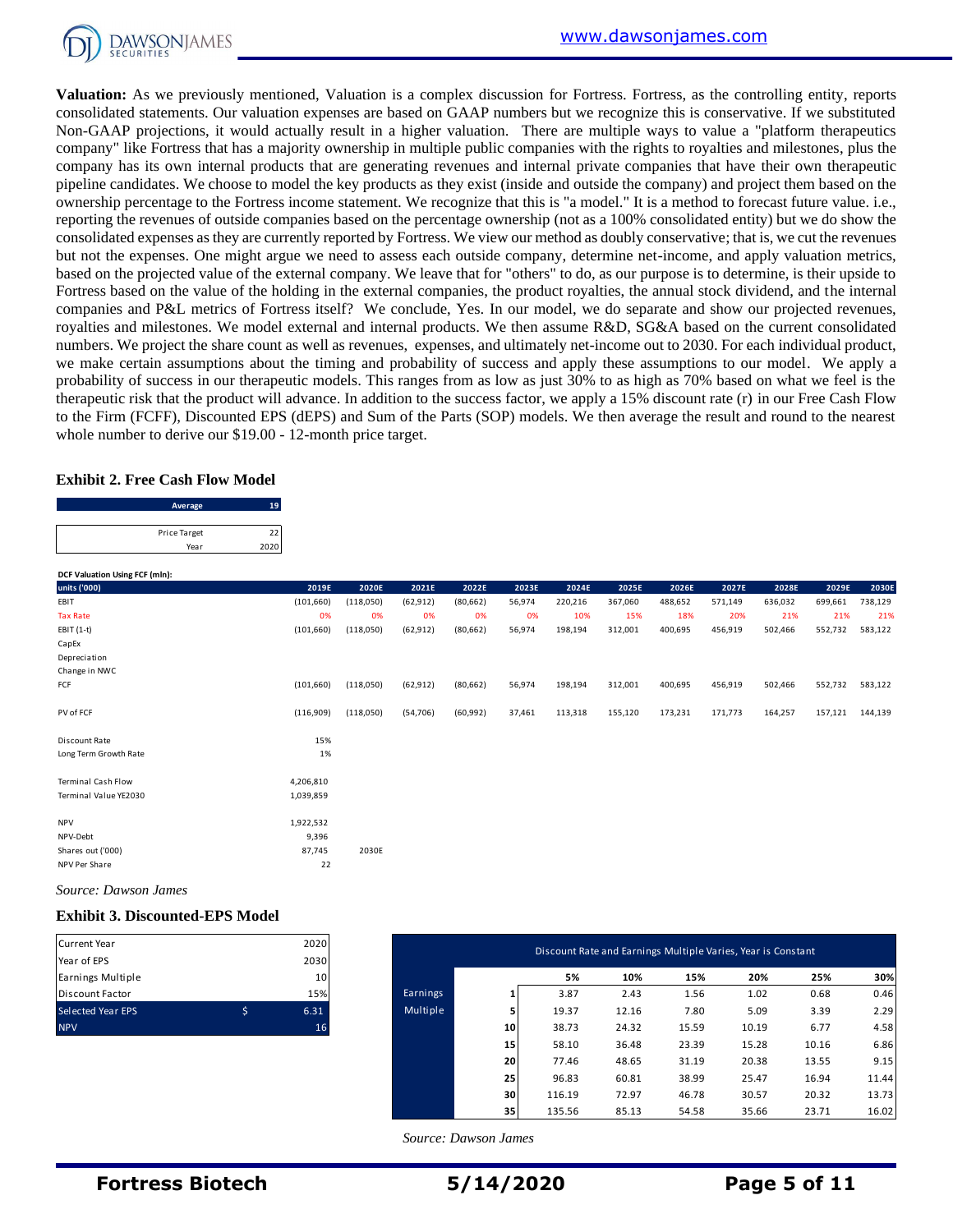

## **Exhibit 4. Sum-of-the-Parts Model**

| <b>Exhibit 4. Sum-of-the-Parts Model</b>  |       |                  |                |           |                      |          |
|-------------------------------------------|-------|------------------|----------------|-----------|----------------------|----------|
| <b>Fortress Biotech</b>                   | LT Gr | Discount<br>Rate | Yrs to Peak    | % Success | Peak Sales<br>(MM's) | Term Val |
| <b>Avenue Tramadol IV (Pain)</b>          | 1%    | 15%              | 4              | 70%       | \$986                | \$7,045  |
| <b>NPV</b>                                |       |                  |                |           |                      | \$9.8    |
| <b>Mustang MB-107 (bubble Boy)</b>        | 1%    | 15%              | $\overline{3}$ | 70%       | \$431                | \$3,080  |
| <b>NPV</b>                                |       |                  |                |           |                      | \$4.9    |
| <b>Cyprium CUTX-101 (Menke's Disease)</b> | 1%    | 30%              | 4              | 70%       | \$600                | \$2,069  |
| <b>NPV</b>                                |       |                  |                |           |                      | \$2      |
| <b>CheckPoint Cosibelimab (PD-L1)</b>     | 1%    | 30%              | 4              | 70%       | \$1,318              | \$4,543  |
| <b>NPV</b>                                |       |                  |                |           |                      | \$4      |
| <b>CheckPoint CK-101 (TRK)</b>            | 1%    | 30%              | 4              | 70%       | \$1,953              | \$6,733  |
| <b>NPV</b>                                |       |                  |                |           |                      | \$5.7    |
| Net Margin (Products)                     |       |                  |                |           |                      | 30%      |
| MM Shrs OS (2030E)                        |       |                  |                |           |                      | 87       |
| <b>Product Total NPV</b>                  |       |                  |                |           |                      | \$20     |
| <b>Product Royalties NPV</b>              | 1%    | 15%              | 4              | 70%       | \$88                 | \$627    |
| <b>NPV</b>                                |       |                  |                |           |                      | \$0.9    |
| NPV - Royalties & Products                |       |                  |                |           |                      | \$21.1   |
| <b>Milestones</b>                         | 1%    | 15%              | 4              | 70%       | \$50                 | \$357    |
| <b>NPV</b>                                |       |                  |                |           |                      | \$0.5    |
| NPV - Royalties & Products & Milestones   |       |                  |                |           |                      | \$21.6   |

*Source: Dawson James*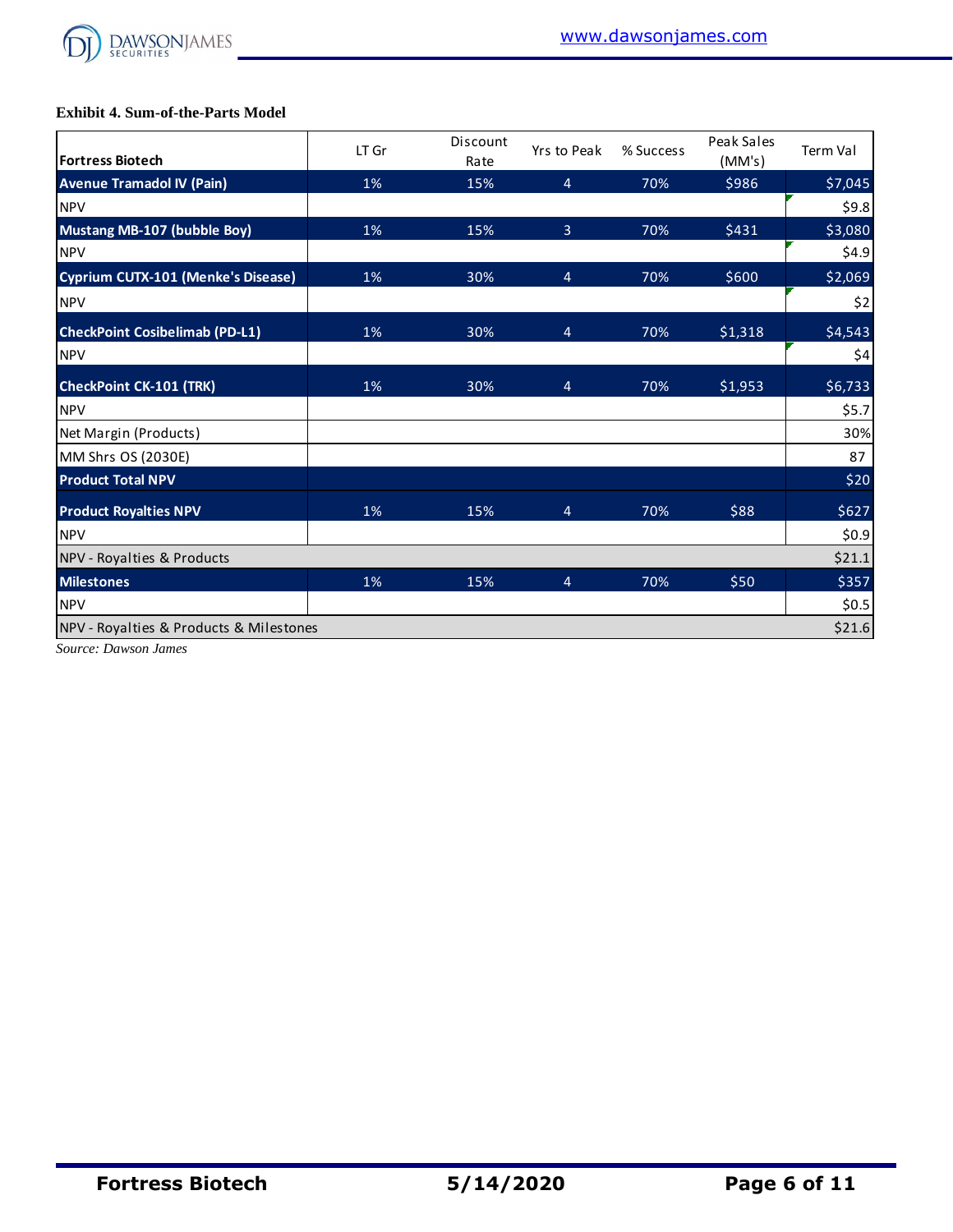

### **Exhibit 5. Income Statement**

| Probability Revenue Forecast: ('000)<br>Avenue Therapeutics: IV Tramadol end use sales<br>Percent Owned by Fortress<br>venues Atributed back to Fortress<br>Mustang Bio - Bubble Boy (MB-107)<br>Percent Owned by Fortress<br><b>Revenues Atributed back to Fortress</b><br>Cyprium -CUTX-101 - Menkes Disease<br>Percent Owned by Fortress<br>venues Atributed back to Fortress<br>CheckPoint (Cosibelimab PD-L1)<br>Percent Owned by Fortress<br>venues Atributed back to Fortress<br>CK-101 end use sales<br>Percent Owned by Fortress<br><b>Revenues Atributed back to Fortress</b><br>Journey Medical Corporation (Dermatology)<br>Percent Owned by Fortress<br><b>Revenues Atributed back to Fortress</b><br>Other Revenue Back to Fortress<br>Fortress Revenues | 32%<br>30%<br>89%<br>32%<br>32%<br>34,921<br>100%<br>34.921<br>1.708<br>36.629 | 32%<br>30%<br>$\bullet$<br>89%<br>$\bullet$<br>32%<br>32%<br>11,946<br>100%<br>11,946<br>972<br>12.918 | 32%<br>30%<br>89%<br>32%<br>32%<br>10,895<br>100%<br>10,895<br>451<br>11.347 | 32%<br>30%<br>$\bullet$<br>89%<br>$\mathbf{0}$<br>32%<br>32%<br>10,057<br>100%<br>10.057<br>470<br>10.527 | 32%<br>303<br>RQ<br>32'<br>32%<br>9.007<br>100<br>9.007<br>(1.8)<br>8,993 | 32%<br>303<br>32<br>325<br>41,905<br>100<br>41,905<br>1.879<br>43.785     | 3.230 S<br>32%<br>1.033<br>30%<br>$\cdot$ s<br>89%<br>32%<br>32%<br>8.674<br>100%<br>8,674<br>475<br>10.183 | 32%<br>1.213<br>30%<br>$\cdot$ s<br>89%<br>32%<br>32%<br>308.8<br>100%<br>9,806<br>496<br>11,515 | 3,791 \$ 3,089 \$ 3,932 \$<br>32%<br>989<br>30%<br>$\cdot$ s<br>89%<br>O<br>32%<br>32%<br>9.052<br>100%<br>9.052<br>517<br>10,557 | 32%<br>1.258<br>30%<br>89%<br>32%<br>32%<br>10,183<br>100%<br>10.183<br>579<br>12,020 | 14,042<br>329<br>4.493<br>30%<br>89%<br>329<br>32%<br>37,715<br>1009<br>37,715<br>2.067<br>44,276 | 6,466 S<br>32%<br>2.069<br>11,644<br>30%<br>3,493<br>5.175 S<br>89%<br>4,606<br>32%<br>32%<br>9.542<br>100%<br>9.542<br>523<br>20,233 | 7.590 S<br>32%<br>2.429<br>13,669 S<br>30%<br>4.101<br>6.075 \$<br>89%<br>5,407<br>$\sim$<br>- 5<br>32%<br>32%<br>10,786<br>100%<br>10,786<br>546<br>23,268 | 6.185 S<br>32%<br>1.979<br>11,138 \$<br>30%<br>3.341<br>4,950 S<br>89%<br>4,406<br>$\sim$<br>- S<br>32%<br>32%<br>9.957<br>100%<br>9.957<br>568<br>20,251 | 7,871<br>32'<br>2.519<br>14,175 \$<br>305<br>4.253<br>6,300<br>R <sub>9</sub><br>5,607<br>329<br>32'<br>11,201<br>100<br>11,201<br>637<br>24,216 | 28,112<br>32%<br>8.996<br>50,625<br>303<br>15.18<br>22,500<br>-89<br>20,025<br>329<br>32%<br>41,48<br>100%<br>41,486<br>2.273<br>87.968 | 13.074 S<br>32%<br>4.184<br>24,840<br>30%<br>7,452<br>15,525 \$<br>89%<br>13,817<br>6.887 S<br>32%<br>2.204<br>37,426<br>32%<br>11,976<br>10,496<br>100%<br>10,496<br>575<br>50,704 | 32%<br>4.911<br>29.160 S<br>30%<br>8,748<br>18,225 \$<br>89%<br>16,220<br>8.085 S<br>32%<br>2.587<br>43.935 S<br>32%<br>14.059<br>11,865<br>100%<br>11,865<br>600<br>58,991 | 15.348 \$ 12.506 \$ 15.916<br>32%<br>4.002<br>23,760 S<br>30%<br>7.128<br>14,850<br>89%<br>13,217<br>6,588 S<br>32%<br>2.108<br>35,799 S<br>32%<br>11,456<br>10.952<br>100%<br>10,952<br>625<br>49,488 | $32^{o}$<br>5.093<br>30,240<br>30%<br>9.07<br>18,900<br>899<br>16,821<br>8.385<br>$32^{o}$<br>2.683<br>45,563<br>329<br>14,580<br>12,321<br>100%<br>12,321<br>700<br>61,271 | 56,843<br>329<br>18.196<br>108,000<br>303<br>32,400<br>67,500<br>899<br>60,075<br>29.945<br>32 <sup>6</sup><br>9.582<br>162,724<br>32%<br>52.072<br>45,635<br>100%<br>45,635<br>2,501<br>220,454 | 32%<br>10.574<br>35,319 S<br>30%<br>10,596<br>25,875 \$<br>89%<br>23,029<br>32%<br>6.927<br>32%<br>23,953<br>11,546<br>100%<br>11,546<br>633 | 33.045 \$ 38.792 \$ 31.608 \$<br>32%<br>12.413<br>41,462 \$<br>30%<br>12,439<br>30,375 \$<br>89%<br>27,034<br>21.646 \$ 25.410 \$ 20.705 \$<br>32%<br>8.131<br>74,853 \$ 87,871 \$<br>32%<br>28,119<br>13.052<br>100%<br>13,052<br>660<br>87,257 101,847 | 32%<br>10.115<br>33,784 S<br>30%<br>10.135<br>24,750 \$<br>89%<br>22,028<br>32%<br>6.625<br>71.599 S<br>32%<br>22.912<br>12,048<br>100%<br>12,048<br>688<br>84,549 105,724 | 40.228<br>329<br>12.873<br>42,998<br>30%<br>12.89<br>31,500<br>899<br>28,035<br>26.351<br>32 <sup>6</sup><br>8.432<br>91.125<br>32%<br>29,160<br>13,554<br>100%<br>13,554<br>770 | 143,673<br>329<br>45.975<br>153,563<br>303<br>46,069<br>112,500<br>89<br>100,125<br>94.112<br>32<br>30.116<br>325,448<br>329<br>104.143<br>50.198<br>100%<br>50.198<br>2,751<br>379,377 | 290,510<br>32<br>92.963<br>167,063<br>303<br>50.119<br>157,500<br>140,175<br>188,224<br>60.233<br>390,537<br>$32^{i}$<br>124.97<br>55,218<br>100<br>55.218<br>3.026<br>526.704 | 440,562<br>32 <sup>1</sup><br>140,980<br>160,313<br>30%<br>48.09<br>180,000<br>899<br>160,200<br>282,336<br>90.347<br>455,627<br>32%<br>145.80<br>60,740<br>100%<br>60,740<br>3.328<br>649,490 | \$ 519,648<br>32<br>166,288<br>196,875<br>301<br>59,063<br>180,000<br>89<br>160,200<br>376,448<br>32<br>120,463<br>488,172<br>32 <sup>1</sup><br>156,215<br>66,814<br>100<br>66,814<br>3.661<br>732,703 | 600,423 S<br>325<br>192.135<br>180,000<br>30%<br>54,000<br>180,000<br>160,200<br>470,559 S<br>325<br>150.579<br>520,716 \$<br>32%<br>166,629<br>73,495<br>1009<br>73,495<br>4.027<br>801.066 | 682,912<br>218.533<br>156,938<br>303<br>47.08<br>180,000<br>160,200<br>564.671<br>180.695<br>553,261<br>$32^{i}$<br>177.04<br>80,845<br>100<br>80,845<br>4,430<br>868.826 | 690,431<br>329<br>220,938<br>129,375<br>30%<br>38,813<br>180,000<br>89%<br>160,200<br>658,783<br>32%<br>210,811<br>585,806<br>32%<br>187,458<br>88,929<br>100%<br>88,929<br>4,873<br>912,021 |
|------------------------------------------------------------------------------------------------------------------------------------------------------------------------------------------------------------------------------------------------------------------------------------------------------------------------------------------------------------------------------------------------------------------------------------------------------------------------------------------------------------------------------------------------------------------------------------------------------------------------------------------------------------------------------------------------------------------------------------------------------------------------|--------------------------------------------------------------------------------|--------------------------------------------------------------------------------------------------------|------------------------------------------------------------------------------|-----------------------------------------------------------------------------------------------------------|---------------------------------------------------------------------------|---------------------------------------------------------------------------|-------------------------------------------------------------------------------------------------------------|--------------------------------------------------------------------------------------------------|-----------------------------------------------------------------------------------------------------------------------------------|---------------------------------------------------------------------------------------|---------------------------------------------------------------------------------------------------|---------------------------------------------------------------------------------------------------------------------------------------|-------------------------------------------------------------------------------------------------------------------------------------------------------------|-----------------------------------------------------------------------------------------------------------------------------------------------------------|--------------------------------------------------------------------------------------------------------------------------------------------------|-----------------------------------------------------------------------------------------------------------------------------------------|-------------------------------------------------------------------------------------------------------------------------------------------------------------------------------------|-----------------------------------------------------------------------------------------------------------------------------------------------------------------------------|--------------------------------------------------------------------------------------------------------------------------------------------------------------------------------------------------------|-----------------------------------------------------------------------------------------------------------------------------------------------------------------------------|--------------------------------------------------------------------------------------------------------------------------------------------------------------------------------------------------|----------------------------------------------------------------------------------------------------------------------------------------------|----------------------------------------------------------------------------------------------------------------------------------------------------------------------------------------------------------------------------------------------------------|----------------------------------------------------------------------------------------------------------------------------------------------------------------------------|----------------------------------------------------------------------------------------------------------------------------------------------------------------------------------|-----------------------------------------------------------------------------------------------------------------------------------------------------------------------------------------|--------------------------------------------------------------------------------------------------------------------------------------------------------------------------------|------------------------------------------------------------------------------------------------------------------------------------------------------------------------------------------------|---------------------------------------------------------------------------------------------------------------------------------------------------------------------------------------------------------|----------------------------------------------------------------------------------------------------------------------------------------------------------------------------------------------|---------------------------------------------------------------------------------------------------------------------------------------------------------------------------|----------------------------------------------------------------------------------------------------------------------------------------------------------------------------------------------|
| Avenue Therapeutic (IV Tramadol) Royalties (4.5% on sales > \$325M)<br>Associate Milestones<br>Mustang Bio - Bubble Boy (MB-107) Prob. Adj. Royalties - 4.5%<br><b>Associate Milestones</b>                                                                                                                                                                                                                                                                                                                                                                                                                                                                                                                                                                            |                                                                                |                                                                                                        |                                                                              |                                                                                                           |                                                                           |                                                                           |                                                                                                             | \$ 55,000                                                                                        |                                                                                                                                   |                                                                                       | 55,000                                                                                            |                                                                                                                                       | 524 \$ 615 \$ 501 \$                                                                                                                                        |                                                                                                                                                           |                                                                                                                                                  |                                                                                                                                         |                                                                                                                                                                                     |                                                                                                                                                                             |                                                                                                                                                                                                        |                                                                                                                                                                             | 638 \$2.278 \$1,118 \$1,312 \$1,069 \$1,361 \$4,860 \$1,589 \$1,866 \$1,520 \$1,935 \$6,910.31 \$7,518 \$7,214 \$8,859 \$8,100 \$                                                                |                                                                                                                                              |                                                                                                                                                                                                                                                          |                                                                                                                                                                            |                                                                                                                                                                                  |                                                                                                                                                                                         |                                                                                                                                                                                |                                                                                                                                                                                                |                                                                                                                                                                                                         |                                                                                                                                                                                              |                                                                                                                                                                           | 7,062 \$ 5,822                                                                                                                                                                               |
| Cyprium - CUTX-101 Menke's Disease - Prob. Adj. Royalties - 4.5%<br>Associate Milestones                                                                                                                                                                                                                                                                                                                                                                                                                                                                                                                                                                                                                                                                               |                                                                                |                                                                                                        |                                                                              |                                                                                                           |                                                                           |                                                                           |                                                                                                             |                                                                                                  |                                                                                                                                   |                                                                                       |                                                                                                   |                                                                                                                                       |                                                                                                                                                             |                                                                                                                                                           |                                                                                                                                                  |                                                                                                                                         | 233 \$273 \$223 \$284 \$1,013 \$699 \$820 \$                                                                                                                                        |                                                                                                                                                                             |                                                                                                                                                                                                        |                                                                                                                                                                             | 668 \$ 851 \$ 3,038 \$ 1,164 \$ 1,367 \$ 1,114 \$ 1,418 \$ 5,063 \$ 7,088 \$ 8,100 \$ 8,100 \$ 8,100 \$                                                                                          |                                                                                                                                              |                                                                                                                                                                                                                                                          |                                                                                                                                                                            |                                                                                                                                                                                  |                                                                                                                                                                                         |                                                                                                                                                                                |                                                                                                                                                                                                |                                                                                                                                                                                                         |                                                                                                                                                                                              |                                                                                                                                                                           | 8,100 \$ 8,100                                                                                                                                                                               |
| CheckPoint (Cosibelmab PD-L1) - Prob. Adj. Royalties - 4.5%<br>Associate Milestones                                                                                                                                                                                                                                                                                                                                                                                                                                                                                                                                                                                                                                                                                    |                                                                                |                                                                                                        |                                                                              |                                                                                                           |                                                                           |                                                                           |                                                                                                             |                                                                                                  |                                                                                                                                   |                                                                                       |                                                                                                   | $\cdot$ s                                                                                                                             | $\cdot$ s                                                                                                                                                   | $\cdot$ $s$ $\cdot$                                                                                                                                       | Is.                                                                                                                                              | $\sim$                                                                                                                                  | $\cdot$ s                                                                                                                                                                           | $\sim$ s                                                                                                                                                                    | $\cdot$ s                                                                                                                                                                                              |                                                                                                                                                                             | $\sim$                                                                                                                                                                                           | $\cdot$ s                                                                                                                                    | $\cdot$ s                                                                                                                                                                                                                                                |                                                                                                                                                                            |                                                                                                                                                                                  | $\cdot$ s $\cdot$ s $\cdot$ s                                                                                                                                                           | $1,348$ S                                                                                                                                                                      | 4,235                                                                                                                                                                                          | 8.470                                                                                                                                                                                                   | $S = 12.705$ S                                                                                                                                                                               |                                                                                                                                                                           | 16,940 \$21,175                                                                                                                                                                              |
| CheckPoint (CK-101 - TKI) - Prob. Adj. Royalties - 4.5%<br>Associate Milestones                                                                                                                                                                                                                                                                                                                                                                                                                                                                                                                                                                                                                                                                                        |                                                                                |                                                                                                        |                                                                              |                                                                                                           |                                                                           |                                                                           |                                                                                                             | 55,000                                                                                           |                                                                                                                                   |                                                                                       | 55.000                                                                                            | 767                                                                                                                                   | <b>RRR</b>                                                                                                                                                  | 724                                                                                                                                                       | 921 3,291                                                                                                                                        |                                                                                                                                         | 3.501                                                                                                                                                                               | 4.109                                                                                                                                                                       | 1,684 \$ 1,977 \$ 1,611 \$ 2,050 \$<br>3,348 4,262                                                                                                                                                     |                                                                                                                                                                             | 15,220                                                                                                                                                                                           | 6.122                                                                                                                                        | 7 187                                                                                                                                                                                                                                                    |                                                                                                                                                                            | 5.856 7.453                                                                                                                                                                      | 26,618                                                                                                                                                                                  | 33.527                                                                                                                                                                         | 7,323 \$ 3,368 \$ 3,954 \$ 3,222 \$ 4,101 \$ 14,645 \$ 17,574 \$ 20,503 \$ 21,968                                                                                                              | 40,052 47,397                                                                                                                                                                                           | 23,432 \$<br>52.337                                                                                                                                                                          | 24,897<br>56,999                                                                                                                                                          | 26,361<br>61,458                                                                                                                                                                             |
| Total Royalties & Milestones<br>Expenses:<br>Fortress<br>Costs of Goods Sold (Journey Medical)<br><b>LCOGS</b>                                                                                                                                                                                                                                                                                                                                                                                                                                                                                                                                                                                                                                                         | 10.532<br>29                                                                   | 3.810<br>32%                                                                                           | 2.724<br>25%                                                                 | 2.514<br>25%                                                                                              | 2.252<br>25                                                               | 11,300<br>- 27                                                            | 1.735<br>20%                                                                                                | 1.961<br>20%                                                                                     | 1,810<br>20%                                                                                                                      | 2.037<br>20                                                                           | 7.543<br>20                                                                                       | 1,908<br>20%                                                                                                                          | 2.157<br>20%                                                                                                                                                | 1.991<br>20%                                                                                                                                              | 2.240<br>-20                                                                                                                                     | 8.297<br>- 20                                                                                                                           | 2.099<br>20%                                                                                                                                                                        | 2.373<br>20%                                                                                                                                                                | 2.190<br>20%                                                                                                                                                                                           | 2.464<br>-20                                                                                                                                                                | 9.127<br>-20                                                                                                                                                                                     | 2.309<br>20%                                                                                                                                 | 2.610<br>20%                                                                                                                                                                                                                                             | 2,410<br>20%                                                                                                                                                               | 2.711<br>20                                                                                                                                                                      | 10,040<br>$\mathfrak{p}$                                                                                                                                                                | 11.044                                                                                                                                                                         | 12.148                                                                                                                                                                                         | 13.363<br>20                                                                                                                                                                                            | 14,699                                                                                                                                                                                       | 16.169                                                                                                                                                                    | 17,786<br>20'                                                                                                                                                                                |
| Research and Development (Consolidated)<br>Fortress<br>Avenue<br>Checkpoint                                                                                                                                                                                                                                                                                                                                                                                                                                                                                                                                                                                                                                                                                            | 75,236                                                                         | 14,867<br><b>678</b><br>697<br>2.635                                                                   | 18,959<br>692                                                                | 20,539<br>705                                                                                             | 21,329<br>719                                                             | 78,998<br>2,794                                                           | 19.078                                                                                                      | 19,907<br>$\sim$                                                                                 | 21,566<br>$\sim$                                                                                                                  | 22,396                                                                                | 82,948                                                                                            | 20,032                                                                                                                                | 20,903                                                                                                                                                      | 22,645                                                                                                                                                    | 23,516                                                                                                                                           | 87,095                                                                                                                                  | 21,033                                                                                                                                                                              | 21,948                                                                                                                                                                      | 23,777                                                                                                                                                                                                 | 24,691                                                                                                                                                                      | 91,450                                                                                                                                                                                           | 22,085                                                                                                                                       | 23,045                                                                                                                                                                                                                                                   | 24,966                                                                                                                                                                     | 25,926                                                                                                                                                                           | 96,022                                                                                                                                                                                  | 100,823                                                                                                                                                                        | 105,865                                                                                                                                                                                        | 111,158                                                                                                                                                                                                 | 116,716                                                                                                                                                                                      | 122,552                                                                                                                                                                   | 128,679                                                                                                                                                                                      |
| Mustang<br>Other**<br>Research and Development-licenses acquired<br>General and Administrative (Consolidated)<br>Fortress<br>Avenue                                                                                                                                                                                                                                                                                                                                                                                                                                                                                                                                                                                                                                    | 6.096<br>55,590                                                                | 9.251<br>1.606<br>250<br>15,519<br>5.663<br>577                                                        | 1.622<br>1.920<br>14,742<br>5.776                                            | 1,638<br>2,080<br>13,041<br>5.892                                                                         | 1.655<br>2.160<br>13,399<br>6,010                                         | 6.52<br>8,000<br>56,702<br>23,341                                         | 2.760<br>14,459                                                                                             | 2.880<br>15,037                                                                                  | 3.120<br>13,302                                                                                                                   | 3.240<br>15,037                                                                       | 12,000<br>57,836                                                                                  | 3.680<br>14,748                                                                                                                       | 3,840<br>15,338                                                                                                                                             | 4.160<br>13,568                                                                                                                                           | 4.320<br>15,338                                                                                                                                  | 16,000<br>58,993                                                                                                                        | 3.864<br>15,043                                                                                                                                                                     | 4.032<br>15,645                                                                                                                                                             | 4.368<br>13,840                                                                                                                                                                                        | 4.536<br>15.645                                                                                                                                                             | 16,800<br>60,172                                                                                                                                                                                 | 4.057<br>15,344                                                                                                                              | 4.234<br>15,958                                                                                                                                                                                                                                          | 4,586<br>14.116                                                                                                                                                            | 4.763<br>15,958                                                                                                                                                                  | 17 640<br>61.376                                                                                                                                                                        | 18.523<br>62,603                                                                                                                                                               | 19,448<br>63,855                                                                                                                                                                               | 20.421<br>65.133                                                                                                                                                                                        | 21 442<br>66,435                                                                                                                                                                             | 22.51<br>67.76                                                                                                                                                            | 23,639<br>69,119                                                                                                                                                                             |
| Checknoint<br>Journey Medical Corp. (SG&A)<br>Mustang<br>Other**<br><b>Total Operating expenses</b>                                                                                                                                                                                                                                                                                                                                                                                                                                                                                                                                                                                                                                                                    | 147,448                                                                        | 1.553<br>5,689<br>1.769<br>268<br>34.446                                                               | 5,746<br>38.346                                                              | 5,803<br>273<br>38,175                                                                                    | 5,861<br>39,140                                                           | 23100<br>154,999                                                          | 38.032                                                                                                      | 39.786                                                                                           | 39,799 42,710 160,326                                                                                                             |                                                                                       |                                                                                                   |                                                                                                                                       |                                                                                                                                                             |                                                                                                                                                           |                                                                                                                                                  |                                                                                                                                         |                                                                                                                                                                                     |                                                                                                                                                                             |                                                                                                                                                                                                        |                                                                                                                                                                             | 40,368 42,238 42,364 45,414 170,385 42,040 43,998 44,175 47,337 177,549                                                                                                                          | 43.795                                                                                                                                       | 45847                                                                                                                                                                                                                                                    |                                                                                                                                                                            |                                                                                                                                                                                  |                                                                                                                                                                                         |                                                                                                                                                                                | 46,078 49,357 185,078 192,992 201,316 210,074                                                                                                                                                  |                                                                                                                                                                                                         | 219,292                                                                                                                                                                                      | 228,998                                                                                                                                                                   | 239,22                                                                                                                                                                                       |
| <b>Total Operating expenses (Adjusted)</b>                                                                                                                                                                                                                                                                                                                                                                                                                                                                                                                                                                                                                                                                                                                             |                                                                                | 17,714                                                                                                 | 15,208                                                                       | 15,188                                                                                                    | 15,118                                                                    | 63,229                                                                    |                                                                                                             |                                                                                                  |                                                                                                                                   |                                                                                       |                                                                                                   |                                                                                                                                       |                                                                                                                                                             |                                                                                                                                                           |                                                                                                                                                  |                                                                                                                                         |                                                                                                                                                                                     |                                                                                                                                                                             |                                                                                                                                                                                                        |                                                                                                                                                                             |                                                                                                                                                                                                  |                                                                                                                                              |                                                                                                                                                                                                                                                          |                                                                                                                                                                            |                                                                                                                                                                                  |                                                                                                                                                                                         |                                                                                                                                                                                |                                                                                                                                                                                                |                                                                                                                                                                                                         |                                                                                                                                                                                              |                                                                                                                                                                           |                                                                                                                                                                                              |
| Operating Income (Loss)<br>Operating Income (Loss) adjusted<br>Interest income (expense), net<br>Interest expense and financing fee<br>Change in FV of derivative liability                                                                                                                                                                                                                                                                                                                                                                                                                                                                                                                                                                                            | 110,819<br>2.559<br>(11, 849)                                                  | (21, 528)<br>(4,796)<br>627<br>(3, 125)                                                                | (26.999)<br>(3.862)<br>645<br>(2,986)                                        | (27.648)<br>(4,661)<br>699<br>(3,235)                                                                     | (30.147)<br>(6, 125)<br>725<br>(3,359)                                    | (106,321<br>(19, 443)<br>2.687<br>(12, 441)                               | (27.848)<br>649<br>(3,005)                                                                                  | 26,729<br>677<br>(3, 135)                                                                        | (29, 242)<br>734<br>(3,397)                                                                                                       | (30, 690)<br>762<br>(3, 527)                                                          | (61,051)<br>2.821<br>(13,064)                                                                     | (19, 379)<br>681<br>(3, 155)                                                                                                          | (18.081)<br>711<br>(3,292)                                                                                                                                  | (21, 390)<br>770<br>(3,566)                                                                                                                               | (20, 276)<br>800<br>(3,704)                                                                                                                      | (79, 126)<br>2,962<br>(13,717)                                                                                                          | 12.165<br>715<br>(3,313)                                                                                                                                                            | 19,103<br>747<br>(3,457)                                                                                                                                                    | 8.661<br>809<br>(3,745)                                                                                                                                                                                | 18,196<br>840<br>(3,889)                                                                                                                                                    | 58,125<br>3.110<br>(14, 403)                                                                                                                                                                     | 49,583<br>751<br>(3,478)                                                                                                                     | 63,187<br>784<br>(3,629)                                                                                                                                                                                                                                 | 44.327<br>849<br>(3,932)                                                                                                                                                   | 63,819<br>882<br>(4,083)                                                                                                                                                         | 220,917<br>3.266<br>(15, 123)                                                                                                                                                           | 367,239<br>3.429<br>(15, 879)                                                                                                                                                  | 488,226<br>3.601<br>(16, 673)                                                                                                                                                                  | 570,027<br>3.781<br>(17, 506)                                                                                                                                                                           | 634,112<br>3.970<br>(18, 382)                                                                                                                                                                | 696,828<br>4.168<br>(19, 301)                                                                                                                                             | 734,256<br>4.377<br>(20, 266)                                                                                                                                                                |
| Change in FV of subsidiary convertible note<br>Change in FV of investments<br>Gain on deconsolidation of Caelum<br><b>Total Other Income</b><br>Pretax Income (loss from contin<br>uina operations                                                                                                                                                                                                                                                                                                                                                                                                                                                                                                                                                                     | 127<br>18,476<br>9.159<br>101.660                                              | (42)<br>(2.540)<br>(24.068)                                                                            | (2.341)                                                                      | (2.536)                                                                                                   | (2.634)                                                                   | (9.755)                                                                   | (33,202) (34,845) (38,906) (135,519) (30,204) 24,271 (31,905) (33,455) (71,293)                             |                                                                                                  | $(2,356)$ $(2,458)$ $(2,663)$ $(2,765)$                                                                                           |                                                                                       | (10,242)                                                                                          |                                                                                                                                       | $(2,473)$ $(2,581)$<br>$(21,852)$ $(20,662)$ $(24,186)$ $(23,180)$ $(89,881)$                                                                               | (2,796)                                                                                                                                                   | (2,904)                                                                                                                                          | (10.754)                                                                                                                                | (2,597)<br>9.568                                                                                                                                                                    | $(2,710)$ $(2,936)$<br>16,393                                                                                                                                               | 5,725                                                                                                                                                                                                  | (3,049)<br>15,147                                                                                                                                                           | (11,292)<br>46,833                                                                                                                                                                               | (2, 727)<br>46.856                                                                                                                           | (2,846)<br>60,342                                                                                                                                                                                                                                        | (3,083)<br>41,245                                                                                                                                                          | (3.201)<br>60,618                                                                                                                                                                | (11.857)<br>209,061                                                                                                                                                                     | (12.449)<br>354,789                                                                                                                                                            | (13.072)<br>475.154                                                                                                                                                                            | (13.726)<br>556,301                                                                                                                                                                                     | (14.412)<br>619,700                                                                                                                                                                          | (15.132)<br>681,695                                                                                                                                                       | (15.889)<br>718.367                                                                                                                                                                          |
| Income Tax Benefit (Provision)<br>ax Rate                                                                                                                                                                                                                                                                                                                                                                                                                                                                                                                                                                                                                                                                                                                              |                                                                                | 0%                                                                                                     | 0%                                                                           | 0%                                                                                                        |                                                                           |                                                                           | 0%                                                                                                          | 0%                                                                                               | - 0%                                                                                                                              |                                                                                       |                                                                                                   | 0%                                                                                                                                    | 0%                                                                                                                                                          | 0%                                                                                                                                                        |                                                                                                                                                  |                                                                                                                                         |                                                                                                                                                                                     | 0%                                                                                                                                                                          | - 0%                                                                                                                                                                                                   |                                                                                                                                                                             |                                                                                                                                                                                                  | 4,686<br>10%                                                                                                                                 | 6.034<br>10%                                                                                                                                                                                                                                             | 4,124<br>10%                                                                                                                                                               | 6,062                                                                                                                                                                            | 20,906                                                                                                                                                                                  | 53,218                                                                                                                                                                         | 85,528                                                                                                                                                                                         | 111,260                                                                                                                                                                                                 | 130,137                                                                                                                                                                                      | 156,790<br>-23                                                                                                                                                            | 179,592                                                                                                                                                                                      |
| <b>GAAP Net Income (Loss)</b><br>Addjusted (Non-GAAP) Loss<br>Less: net loss attributable to non-controlling interests<br>Net Income (loss) attributable to common stockholders<br>GAAP-EPS                                                                                                                                                                                                                                                                                                                                                                                                                                                                                                                                                                            | (101 RRC<br>61,700<br>(39.980)<br>(0.73)                                       | <b>24 0881</b><br>(7.336)<br>11 698<br>(12, 370)<br>(0.19)                                             | 123.202<br>(6.203)<br>(33.202)<br>(0.43)                                     | (34.845)<br>(7.197)<br>(34.845)<br>(0.45)                                                                 | (38.906<br>(8,75)<br>(0.6)                                                | (135.519<br>(29, 494)<br><b>11698</b><br>$(38,906)$ $(119,322)$<br>(1.59) | (20.204)<br>2.825<br>(27.379)<br>(0.36)                                                                     | 24 271<br>2.948<br>27,219<br>0.35                                                                | (31.905)<br>3.194<br>(28, 711)<br>(0.37)                                                                                          | (33.455)<br>3.316<br>(30, 139)<br>(0.39)                                              | (71.293<br>12,283<br>(59.010)<br>(0.7)                                                            | (21.852)<br>2.740<br>(19, 112)<br>(0.25)                                                                                              | (20.882)<br>2.859<br>(17.803)<br>(0.23)                                                                                                                     | <b>(24 186)</b><br>3.098<br>(21,088)<br>(0.27)                                                                                                            | 3,217<br>(19,963)<br>(0.26)                                                                                                                      | (89.881)<br>11914<br>(77 986)<br>(1.01)                                                                                                 | 9588<br>2.576<br>12,144<br>0.18                                                                                                                                                     | 16.393<br>$2$ $RRR$<br>19.081<br>0.25                                                                                                                                       | 5.725<br>2.912<br>8.637<br>0.11                                                                                                                                                                        | 15.147<br>3.024<br>18 171<br>0.22                                                                                                                                           | 46.833<br>11,200<br>58.033<br>0.75                                                                                                                                                               | 42.171<br>2.421<br>44,592                                                                                                                    | 54.307<br>2.527<br>56.834<br>0.73                                                                                                                                                                                                                        | 37.120<br>2.737<br>39.857<br>0.61                                                                                                                                          | 54.556<br>2842<br>57.399<br>0.74                                                                                                                                                 | 188.155<br>10.528<br>198 682<br>2.55                                                                                                                                                    | 301.571<br>9.896<br>311.467                                                                                                                                                    | 389.626<br>9.302<br>398,929                                                                                                                                                                    | 445.041<br>8.744<br>453,785<br>6.74                                                                                                                                                                     | 489.563<br>8.219<br>497 782<br>6.29                                                                                                                                                          | 524,905<br>7.72<br>532,632<br>67                                                                                                                                          | 538 775<br>7,263<br>546,038<br>6.85                                                                                                                                                          |
| GAAP-EPS (Di<br>Adjusted Non-GAAP EPS (DIL)<br>Wgtd Aug Shrs (Bas) - '000s<br>Watd Ava Shrs (Dil) - '000s                                                                                                                                                                                                                                                                                                                                                                                                                                                                                                                                                                                                                                                              | (0.60)<br>54.711<br>65,502                                                     | (0.12)<br>63,496<br>63,496                                                                             | (0.41)<br>(0.08)<br>76,560<br>81.560                                         | (0.43)<br>(0.09)<br>76,636<br>81.641                                                                      | (0.11)<br>76,713<br>81.723                                                | (1.5)<br>(0.3)<br>73,351<br>77,105                                        | (0.33)<br>76,790<br>81,805                                                                                  | 0.33<br>76,866<br>81,886                                                                         | (0.35)<br>76,943<br>81,968                                                                                                        | (0.3)<br>77,020<br>82.050                                                             | (0.7)<br>76,905<br>81,927                                                                         | (0.23)<br>77.097<br>82.132                                                                                                            | (0.22)<br>77.174<br>82.215                                                                                                                                  | (0.26)<br>77,252<br>82.297                                                                                                                                | (0.24)<br>77,329<br>82.379                                                                                                                       | (0.9)<br>77,213<br>82.256                                                                                                               | 0.15<br>77,406<br>82.461                                                                                                                                                            | 0.23<br>77,484<br>82.544                                                                                                                                                    | 0.10<br>77.561<br>82.626                                                                                                                                                                               | 0.22<br>77,639<br>82,709                                                                                                                                                    | 0.70<br>77,522<br>82.585                                                                                                                                                                         | 0.54<br>77,716<br>82.792                                                                                                                     | 0.69<br>77,794<br>82.875                                                                                                                                                                                                                                 | 0.48<br>77,872<br>82.957                                                                                                                                                   | 0.69<br>77,950<br>83,040                                                                                                                                                         | 2.40<br>77,833<br>82.916                                                                                                                                                                | 3.7<br>78.145<br>83.248                                                                                                                                                        | 4.7<br>78,458<br>83,582                                                                                                                                                                        | $6.4^{\circ}$<br>78,772<br>83.917                                                                                                                                                                       | 5.9<br>79,088<br>84.253                                                                                                                                                                      | 6.3<br>79.40<br>84.590                                                                                                                                                    | 6.43<br>79,723<br>84,929                                                                                                                                                                     |

*Source: Dawson James*

Note: We provide an initial GAAP and Non-GAAP Projection and will build on this, with time in our model.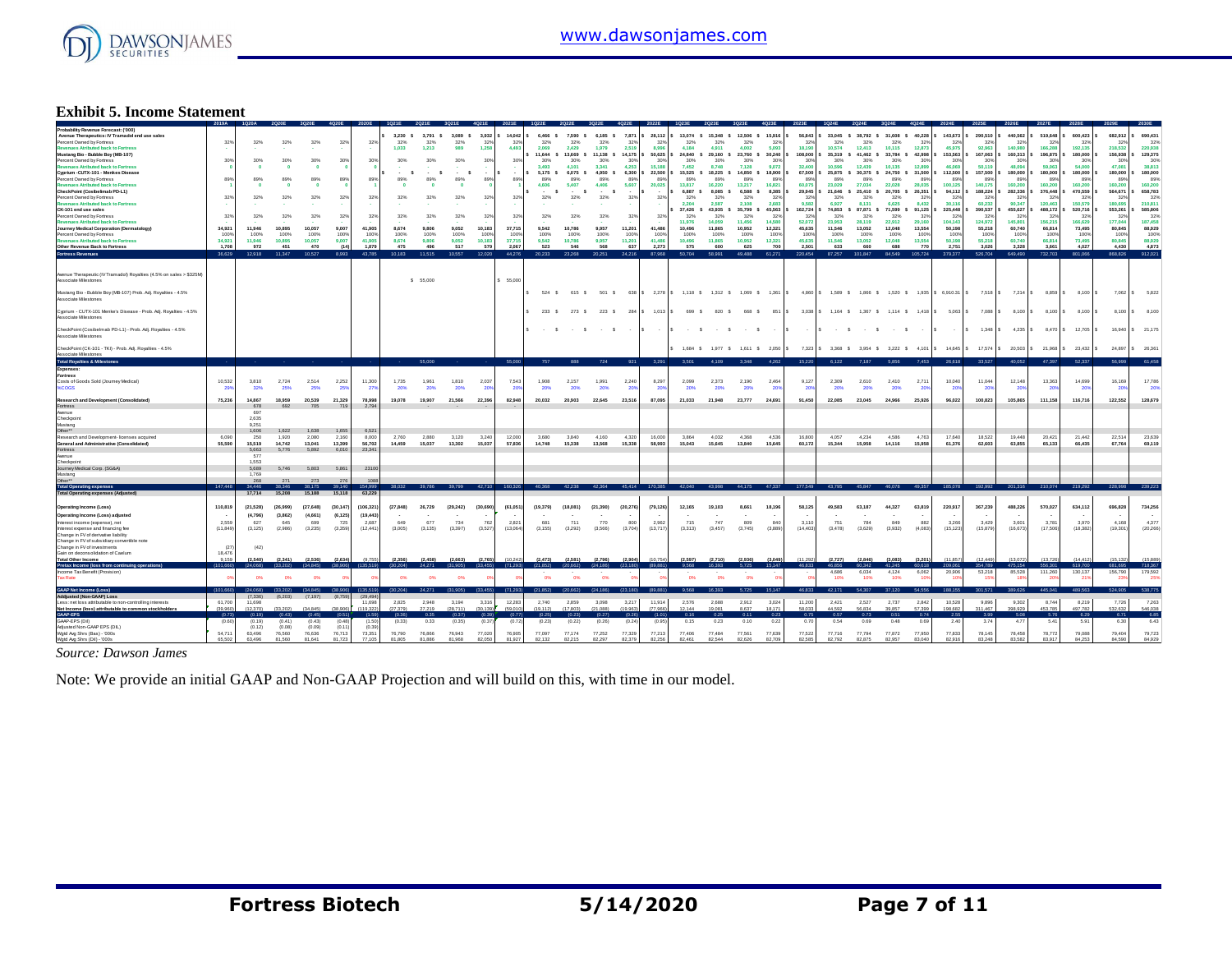

#### **Risk Analysis**

In addition to the typical risks associated with development stage specialty pharmaceutical companies, potential risks specific to Fortress Biotech are as follows:

**Financial risk.** The company may need to raise capital in the marketplace in order to successfully push its products into the next phase, and there can be no assurances that the company will be able to successfully raise capital and or do so on favorable terms.

**Clinical and regulatory risk**. Lead products must start and complete clinical trials. Trials may not produce results sufficient for regulatory approval.

**Partnership risk.** Fortress Biotech may seek partnerships for clinical development support and commercialization. We have no specific knowledge of any discussions with possible partners today, and there can be no assurances that the company will be able to secure a favorable partnership.

**Commercial risk.** There are no assurances that the company will be able to secure favorable pricing, commercially launch products, and achieve significant market share to become profitable.

**Legal and intellectual property risk.** The company may have to defend its patents and technical know-how, and there can be no assurances that the patents will not be infringed or will be held as valid if challenged, and or that the company may infringe on third party's patents.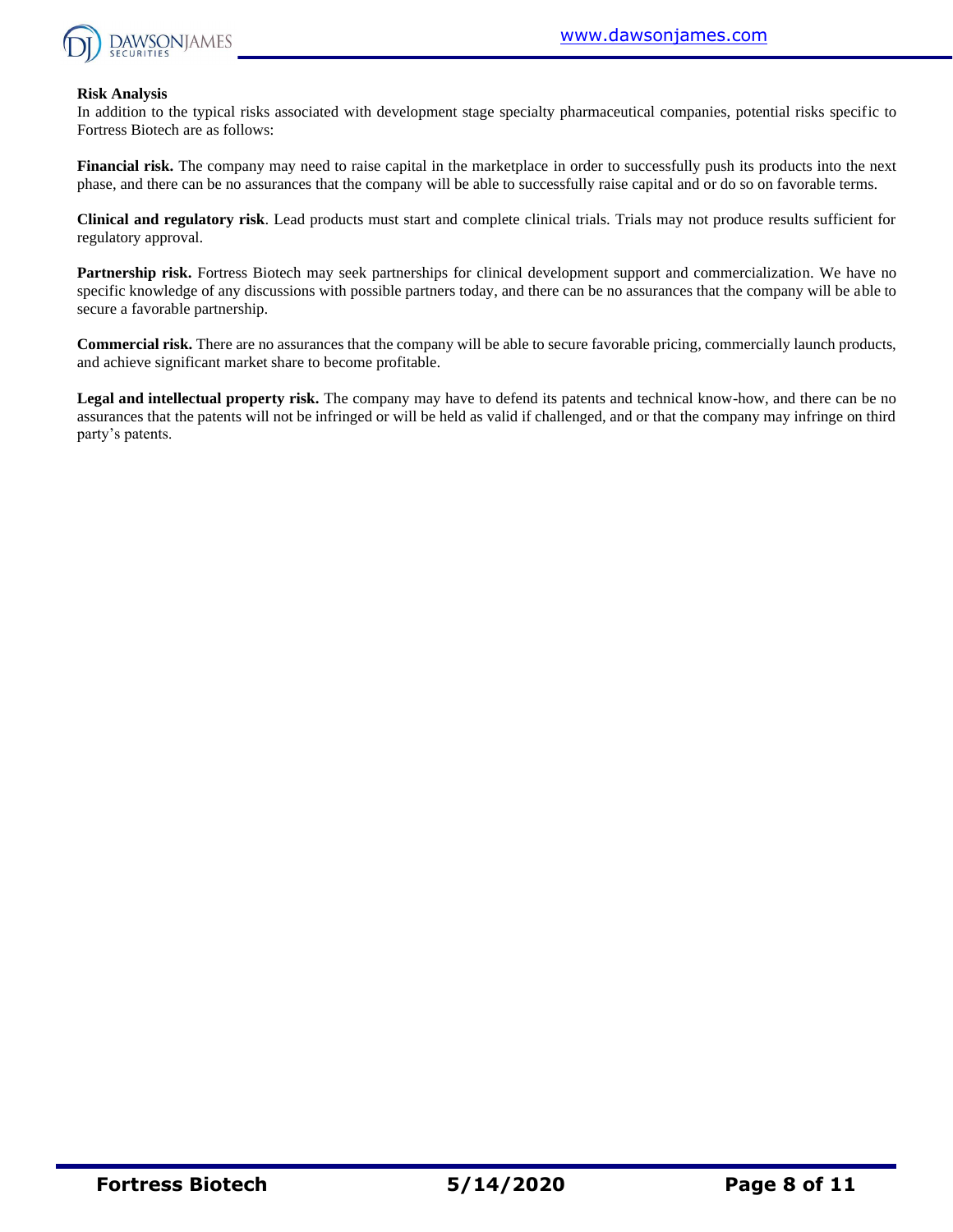



Companies mentioned in this report, working with Fortress and or part of valuation discussion:

Alexion (ALXN/NASDAQ)-Not covered.

InvaGen Pharmaceuticals – (Private).

St. Jude Children's Research Hospital (Private).

Mustang Bio (MBIO/NASDAQ) – Not covered.

Checkpoint Therapeutics (CKPT/NASDAQ) – Not covered.

Avenue Therapeutics (ATXI/ NASDAQ) – Not covered.

Caelum Biosciences (Private).

Journey Medical Corporation (internal Fortress company).

Cyprium Therapeutics (Private).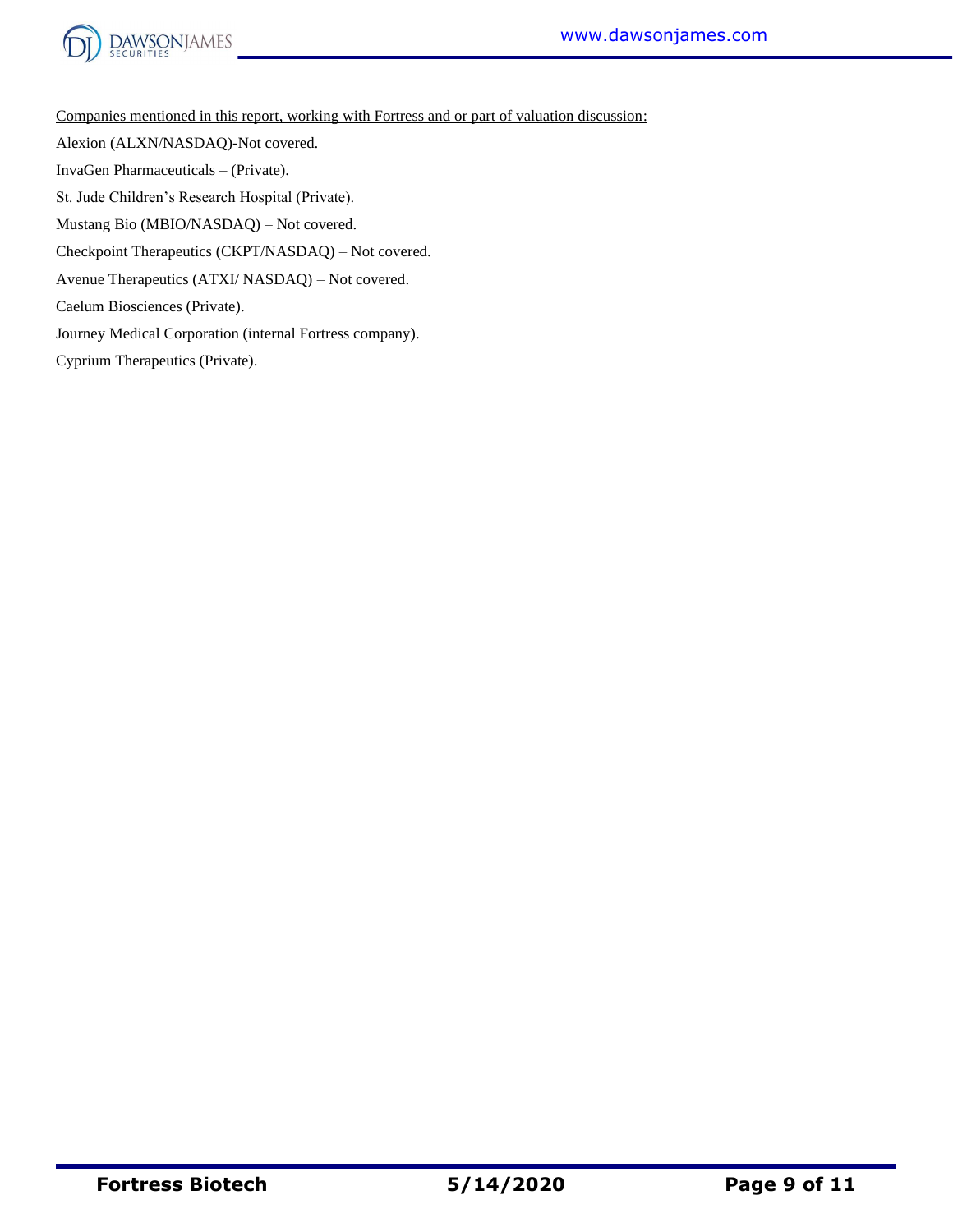

# **Important Disclosures:**

### **Price Chart:**

Price target and rating changes over the past three years:



Update – Buy February 20, 2020, Price Target \$19.00

Update – Buy March 30, 2020, Price Target \$19.00

Update – Buy May 14, 2020, Price Target \$19.00

Dawson James Securities, Inc. (the "Firm") is a member of the Financial Industry Regulatory Authority ("FINRA") and the Securities Investor Protection Corporation ("SIPC").

The Firm does not make a market in the securities of the subject company(s). The Firm has engaged in investment banking relationships with FBIO in the prior twelve months, as a manager or co-manager of a public offering and has received compensation resulting from those relationships. The Firm may seek compensation for investment banking services in the future from the subject company(s). The Firm has received other compensation from the subject company(s) in the last 12 months for services unrelated to managing or comanaging of a public offering.

Neither the research analyst(s) whose name appears on this report nor any member of his (their) household is an officer, director or advisory board member of these companies. The Firm and/or its directors and employees may own securities of the company(s) in this report and may increase or decrease holdings in the future. As of April 30, 2020, the Firm as a whole did not beneficially own 1% or more of any class of common equity securities of the subject company(s) of this report. The Firm, its officers, directors, analysts or employees may affect transactions in and have long or short positions in the securities (or options or warrants related to those securities) of the company(s) subject to this report. The Firm may affect transactions as principal or agent in those securities.

Analysts receive no direct compensation in connection with the Firm's investment banking business. All Firm employees, including the analyst(s) responsible for preparing this report, may be eligible to receive non-product or service-specific monetary bonus compensation that is based upon various factors, including total revenues of the Firm and its affiliates as well as a portion of the proceeds from a broad pool of investment vehicles consisting of components of the compensation generated by investment banking activities, including but not limited to shares of stock and/or warrants, which may or may not include the securities referenced in this report.

Although the statements in this report have been obtained from and are based upon recognized statistical services, issuer reports or communications, or other sources that the Firm believes to be reliable, we cannot guarantee their accuracy. All opinions and estimates included in this report constitute the analyst's judgment as of the date of this report and are subject to change without notice.